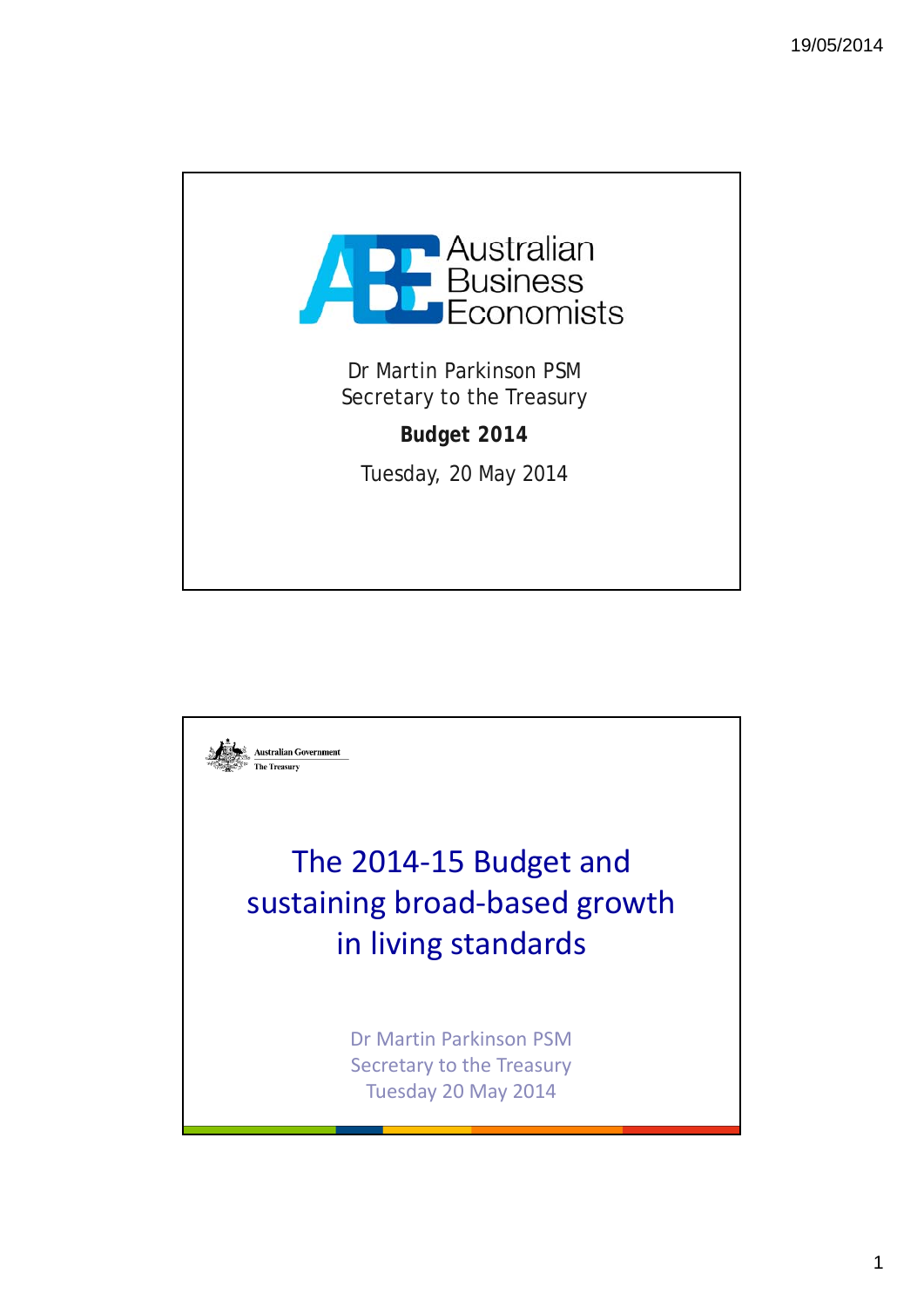

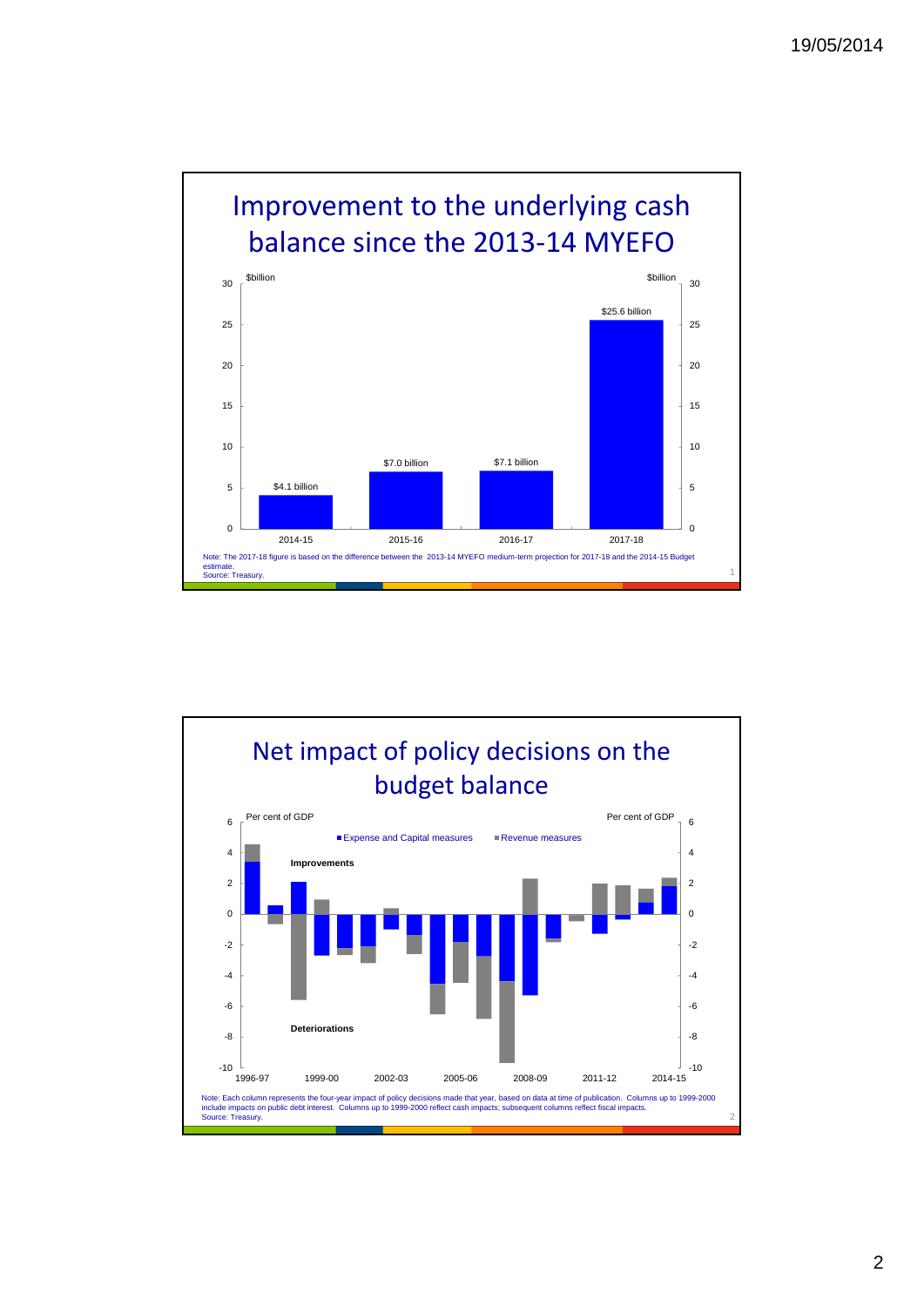



3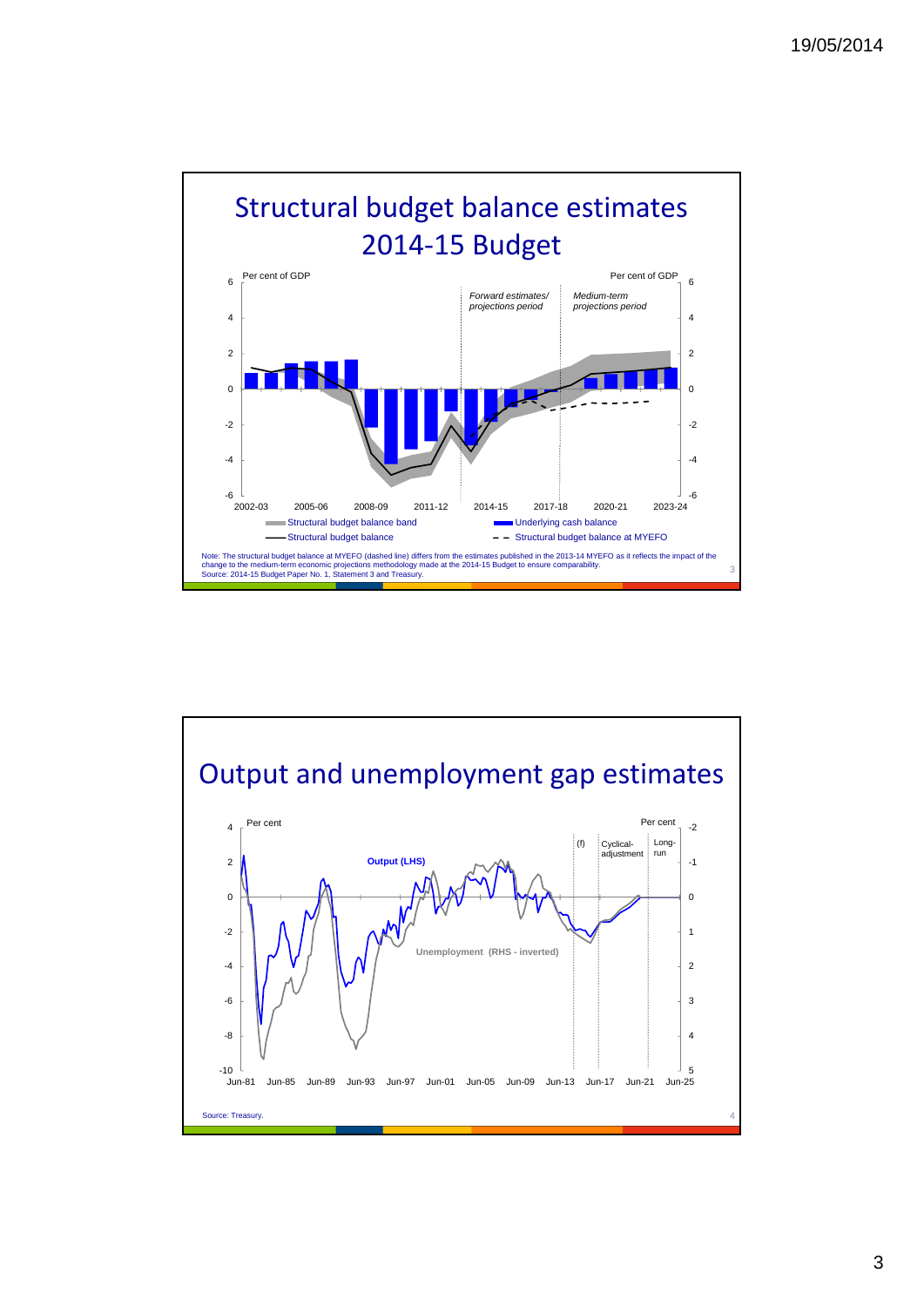

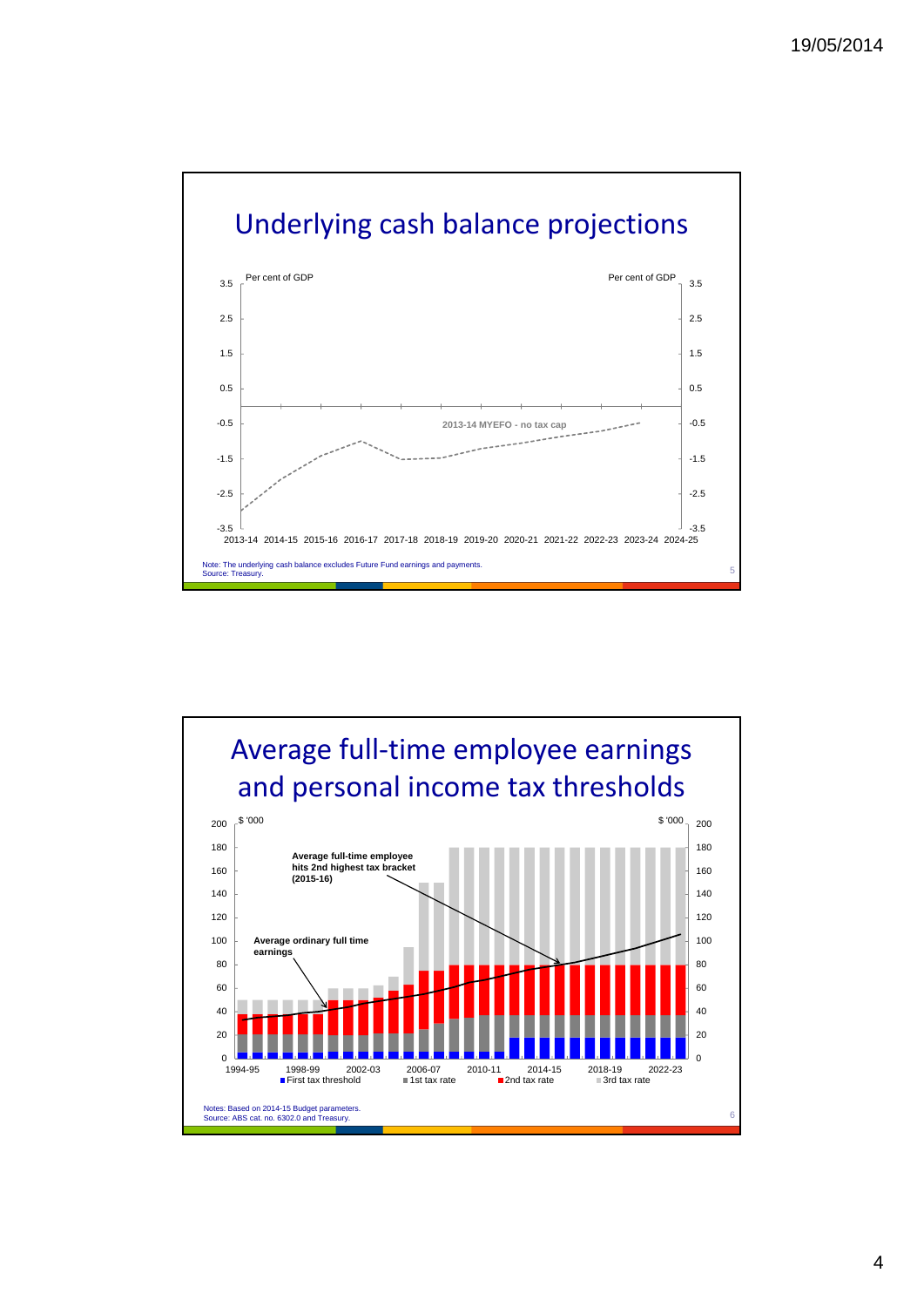

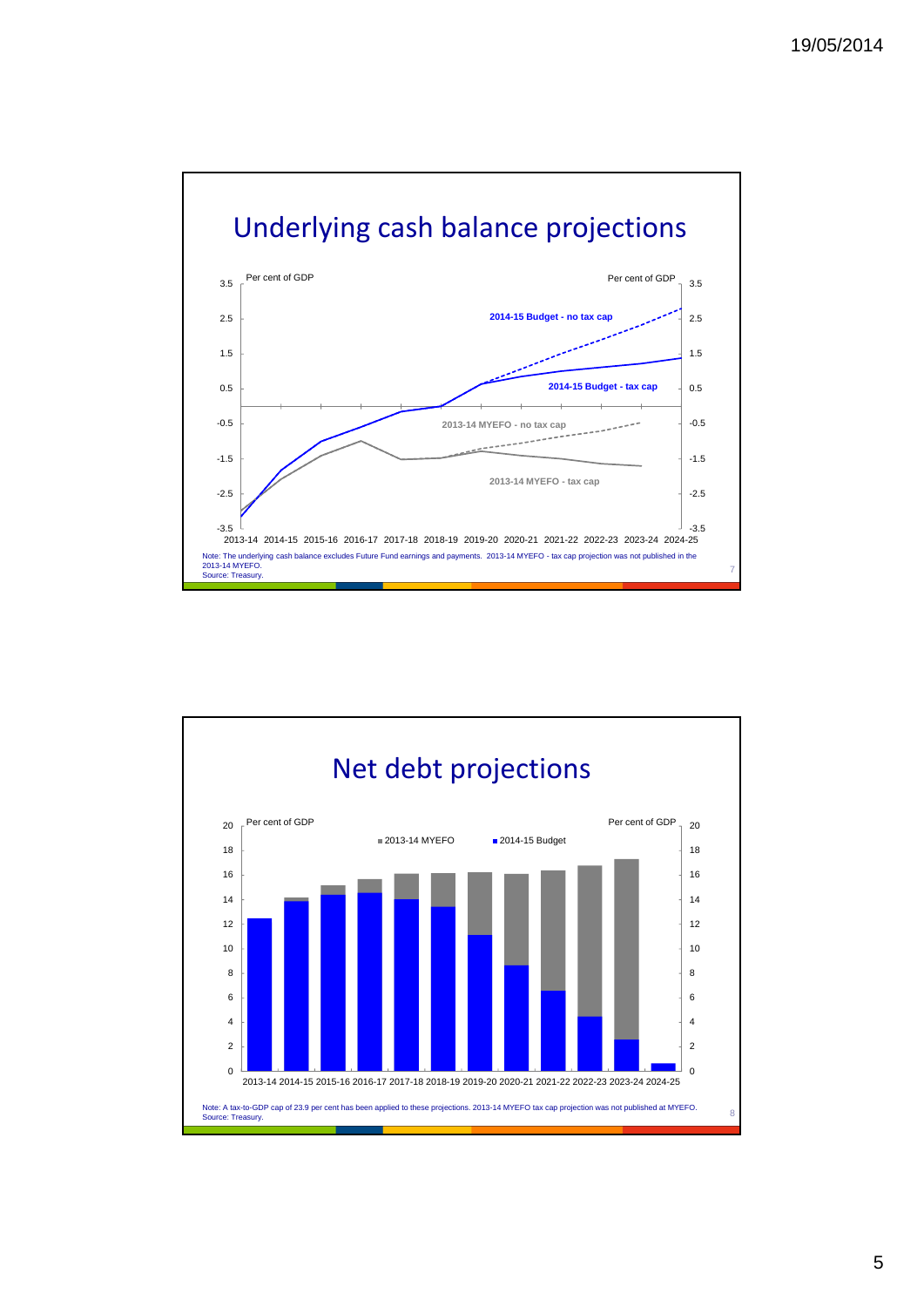

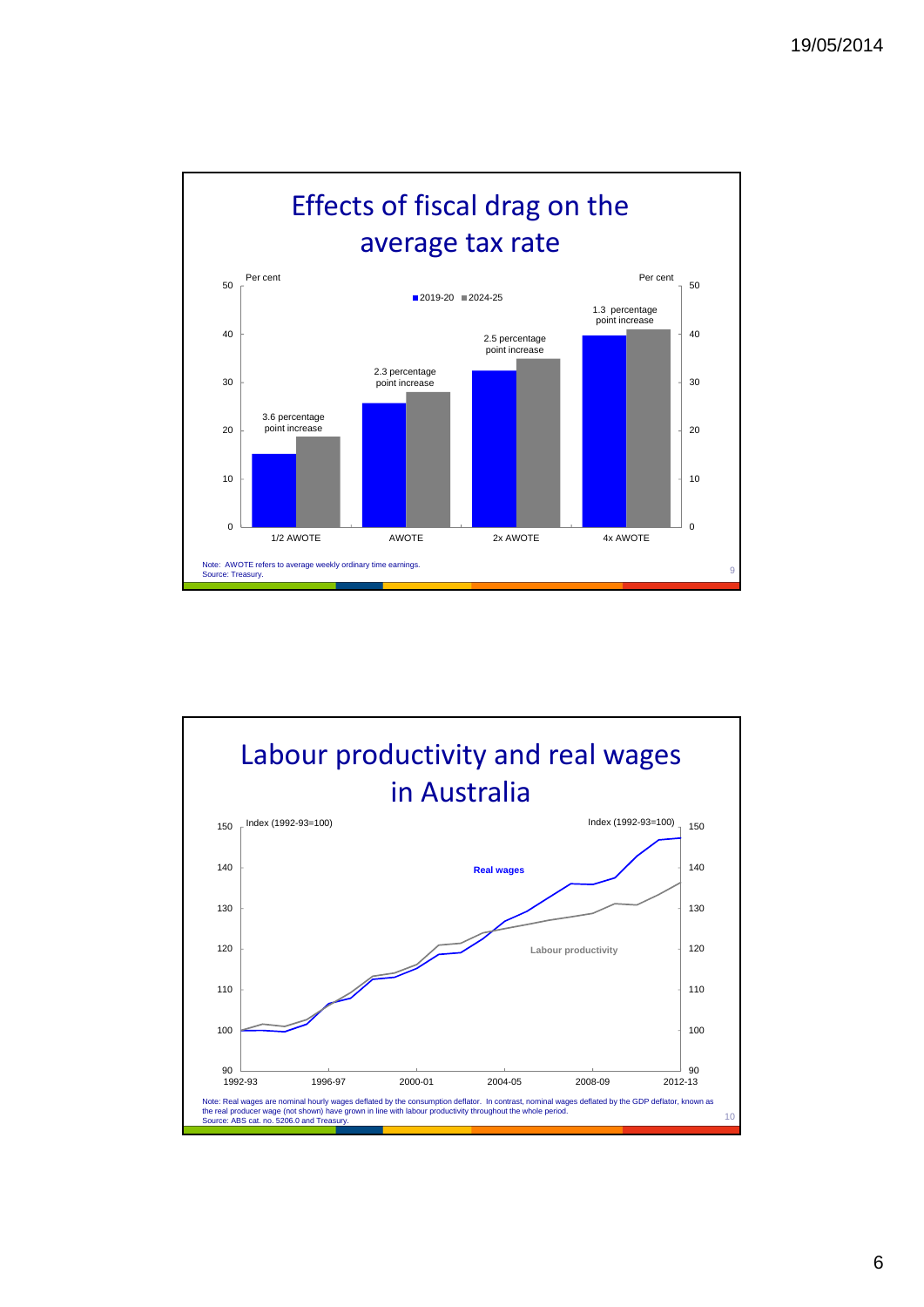

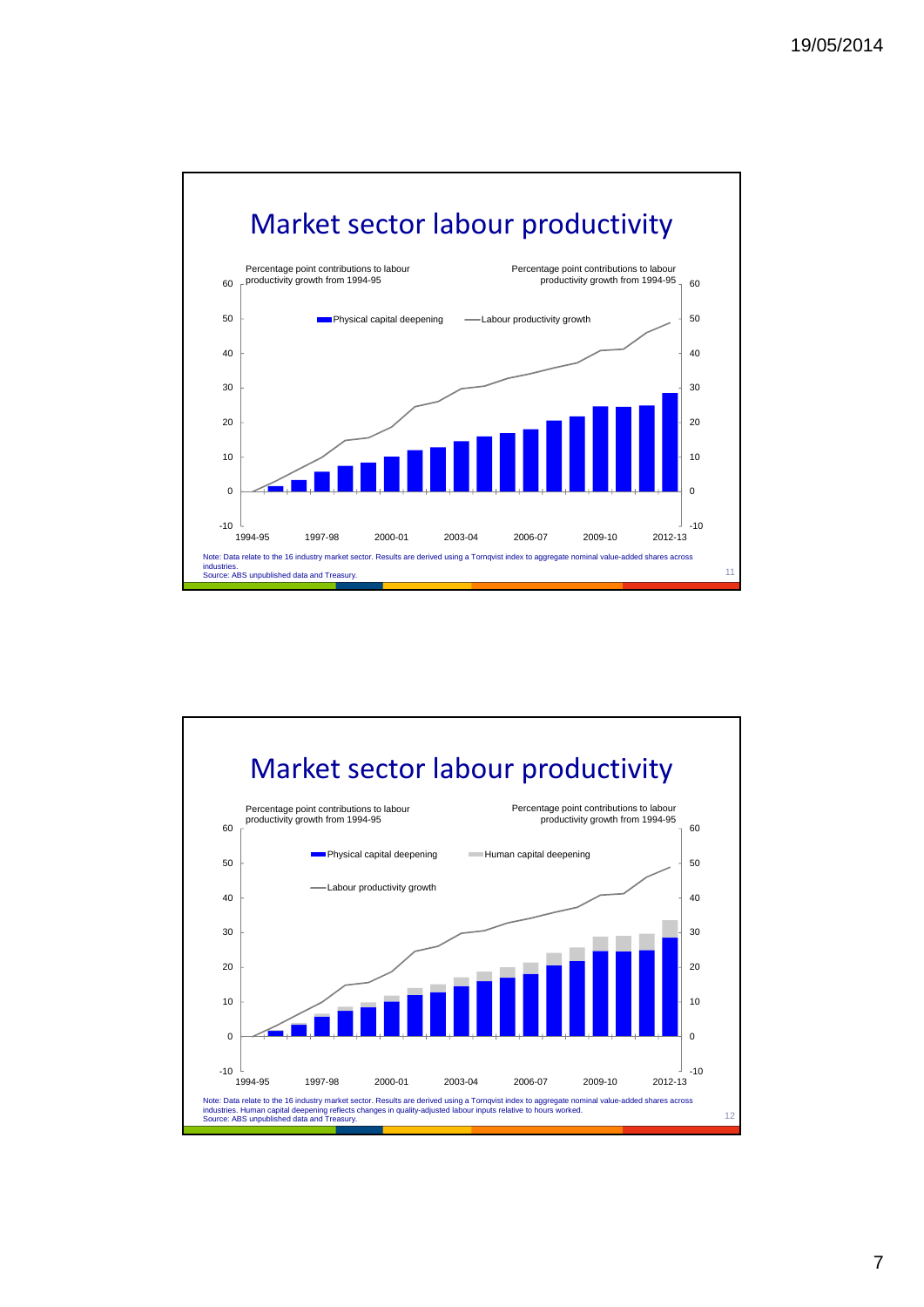

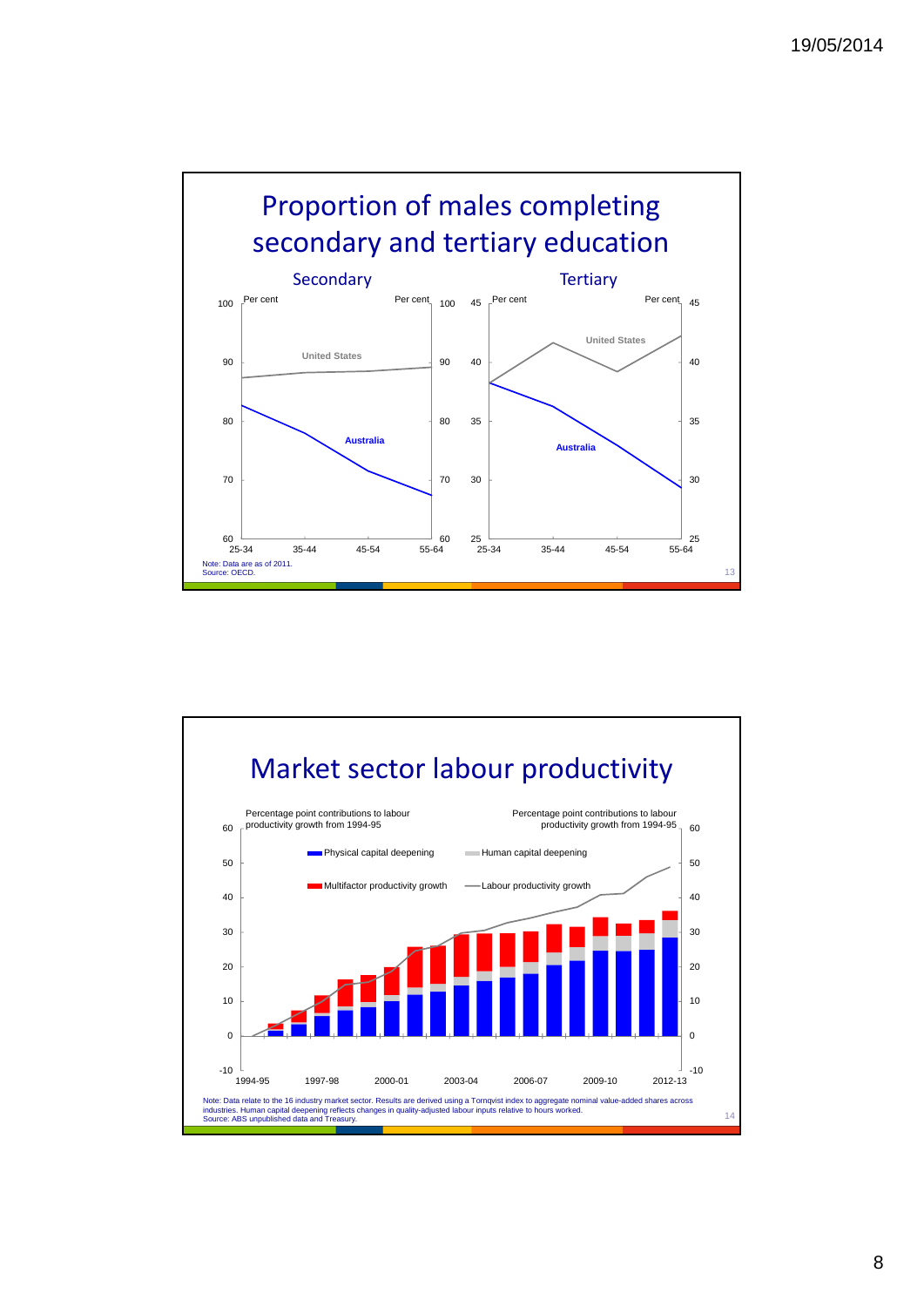



## 9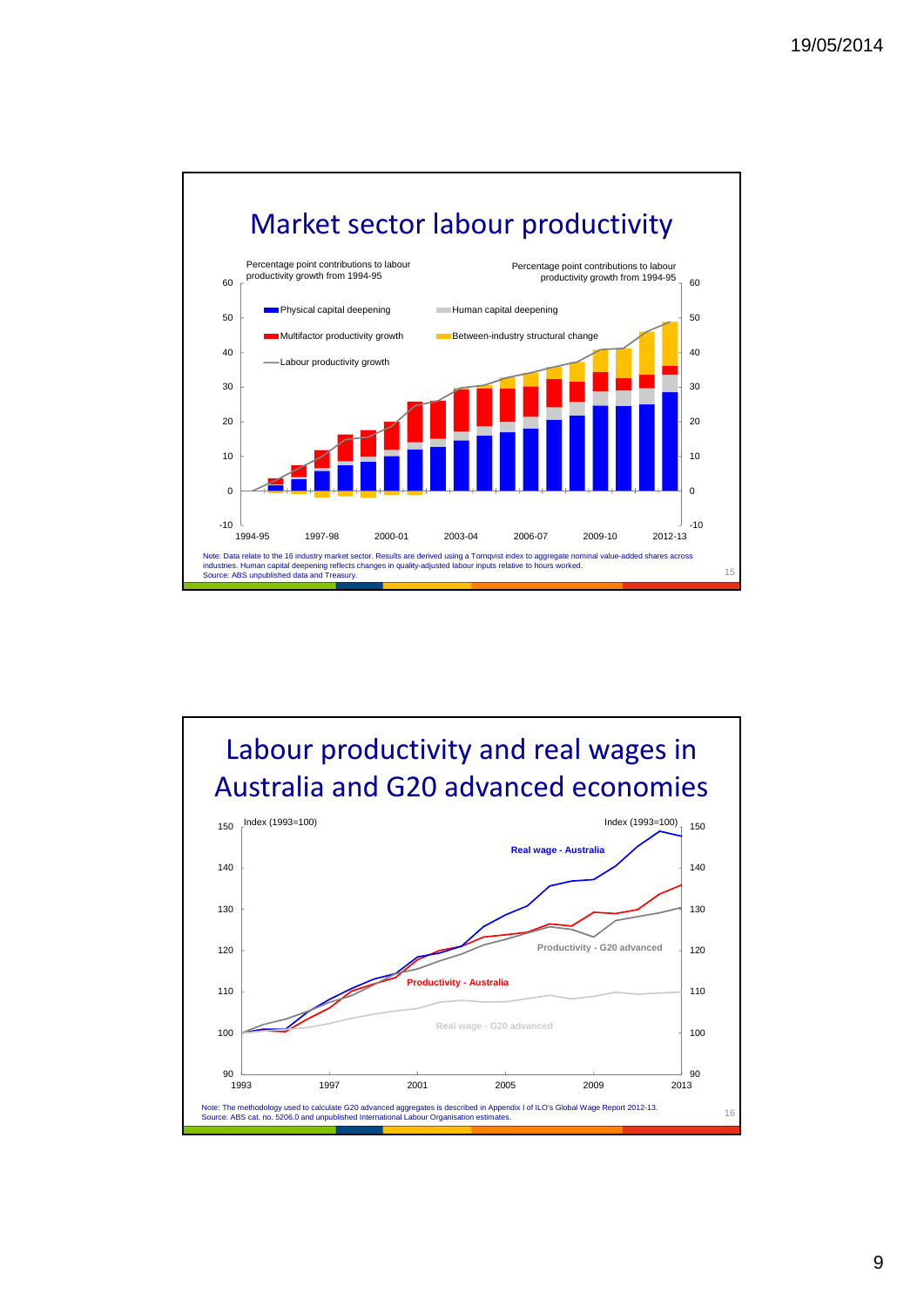

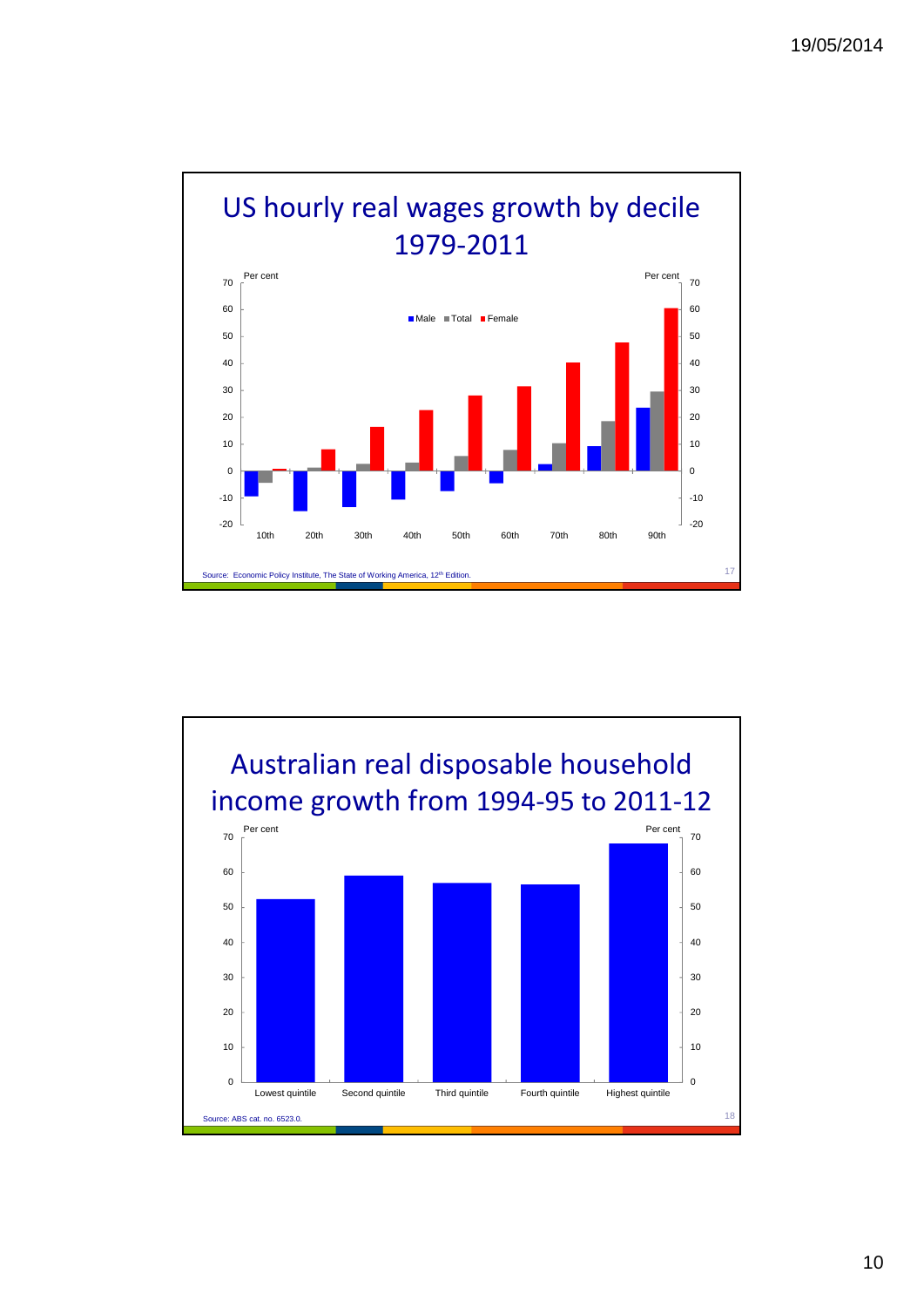

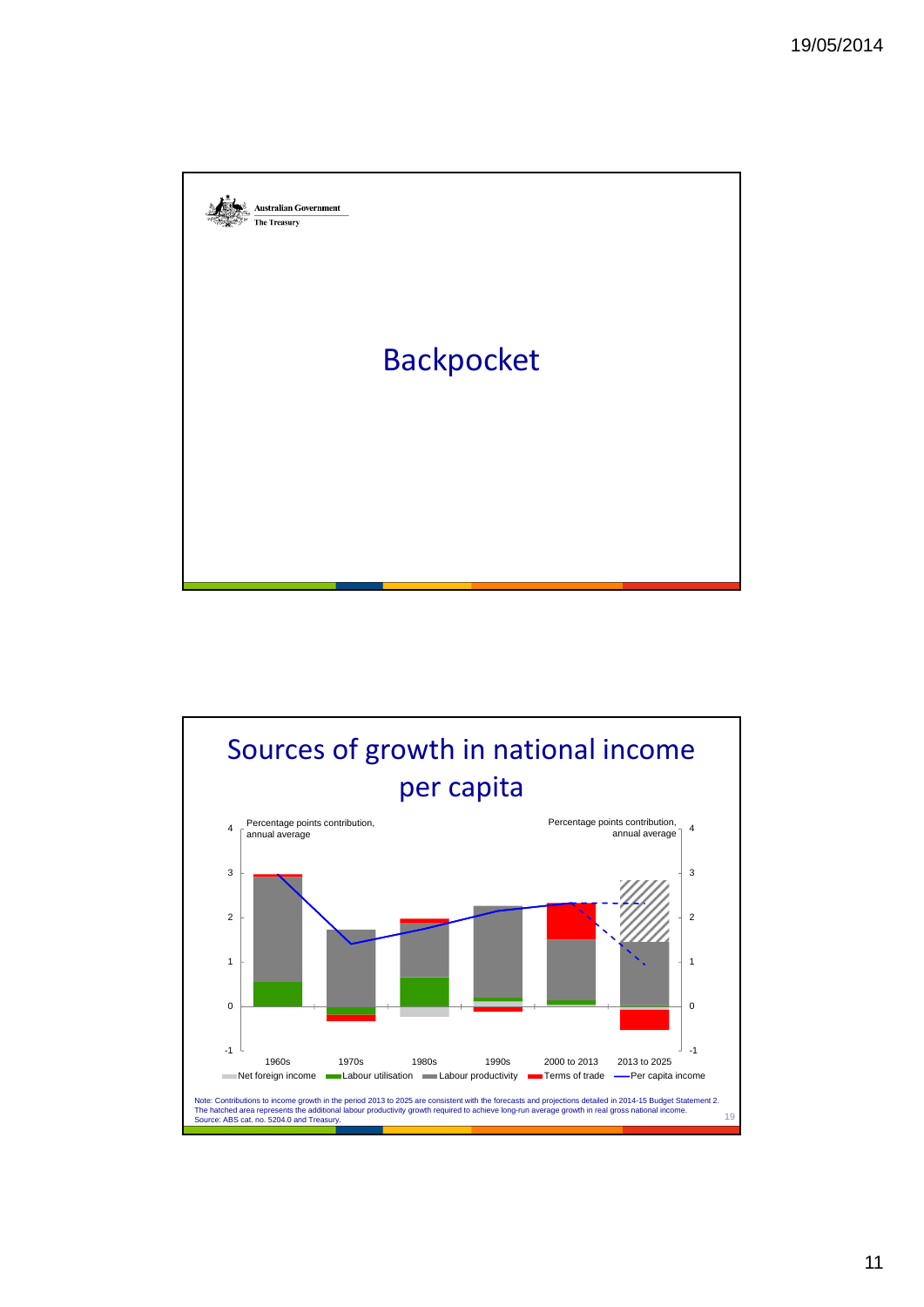

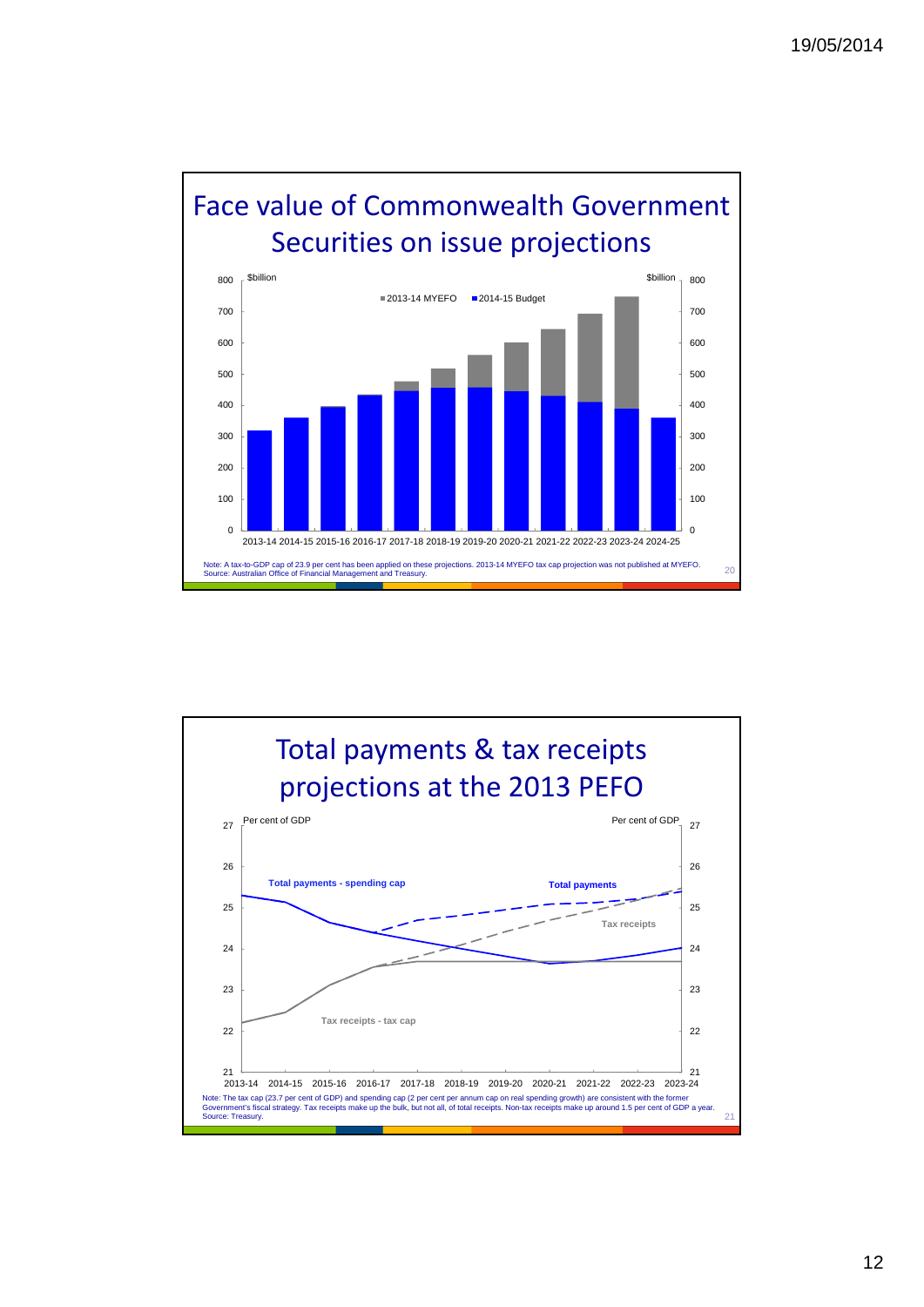